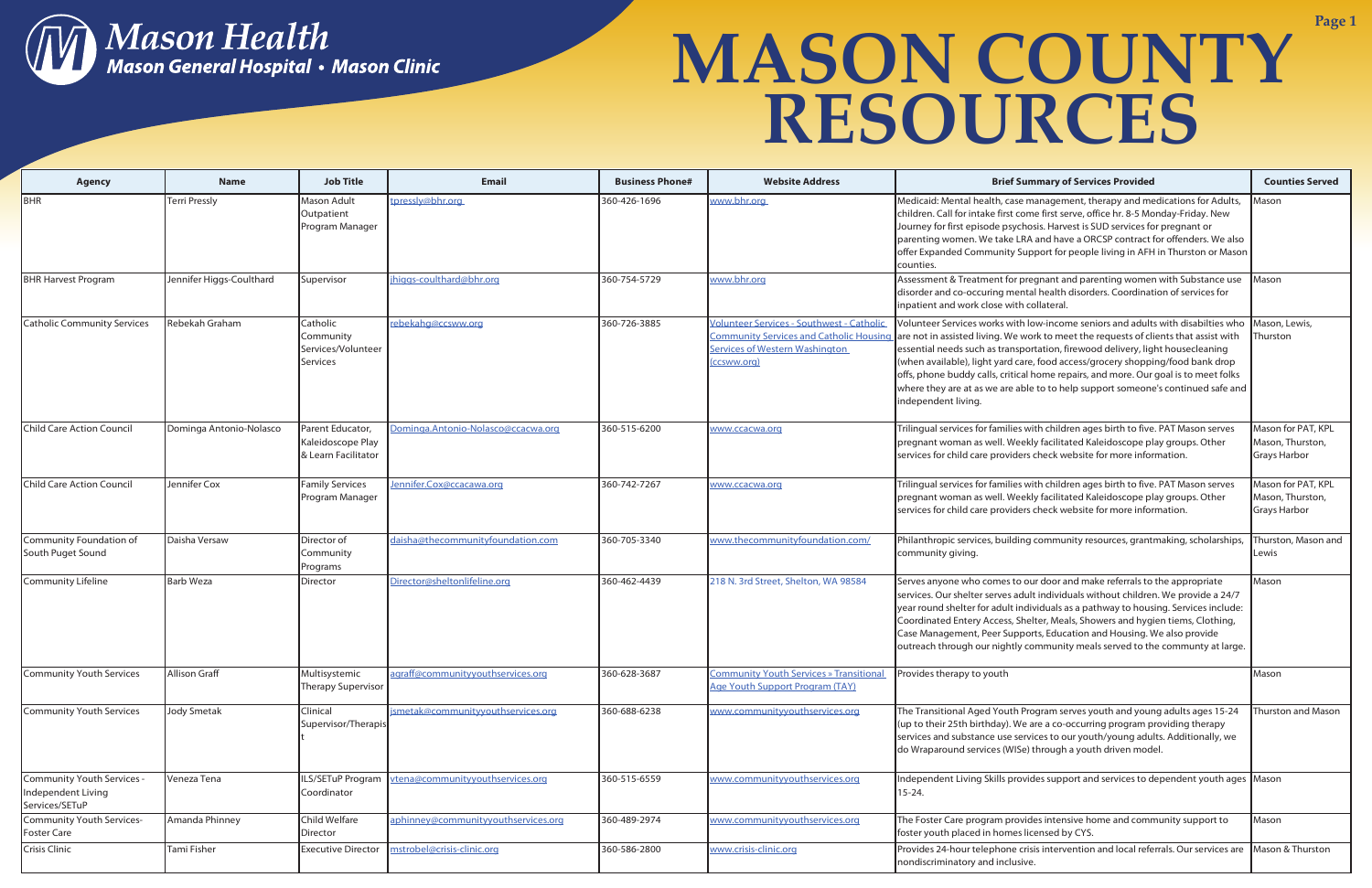

| <b>DSHS Region 3 CSD</b>              | <b>Miriam Torres</b>  | Employment                              | miriam.torres@dshs.wa.gov    | 360-764-6734                    | www.dshs.wa.gov                                  | The Employment Pipliene is a Employment and Training program administered by Mason, Thurston,                                                                        |                      |
|---------------------------------------|-----------------------|-----------------------------------------|------------------------------|---------------------------------|--------------------------------------------------|----------------------------------------------------------------------------------------------------------------------------------------------------------------------|----------------------|
|                                       |                       | Pipeline Navigator                      |                              |                                 |                                                  | the Community Services Division of ESA. I am the assigned Employment                                                                                                 | Lewis, Grays Harbor  |
|                                       |                       |                                         |                              |                                 |                                                  | Pipeline navigator for PacMountain (Thurston, Lewis, Mason, Grays Harbor                                                                                             | and Pacific Counties |
|                                       |                       |                                         |                              |                                 |                                                  | and Pacific counties). I work with participants to maximize and leverage                                                                                             |                      |
|                                       |                       |                                         |                              |                                 |                                                  | benefits the participant may be eligile for, connect them to community resource                                                                                      |                      |
|                                       |                       |                                         |                              |                                 |                                                  | to address barriers, referr participants to the WIOA programs, BFET and other                                                                                        |                      |
|                                       |                       |                                         |                              |                                 |                                                  | community based organizations, who can provide them employment and training                                                                                          |                      |
|                                       |                       |                                         |                              |                                 |                                                  | support and who have funding to provide support services. Assist participatnt                                                                                        |                      |
|                                       |                       |                                         |                              |                                 |                                                  | with connecting with employment opportunities, hiring events and training                                                                                            |                      |
|                                       |                       |                                         |                              |                                 |                                                  | opportunities, etc. Program goals is to assist client to gain employment and                                                                                         |                      |
|                                       |                       |                                         |                              |                                 |                                                  | become selfsufficient.                                                                                                                                               |                      |
| <b>DSHS Shelton</b>                   | Mike Rybak            | Administrator                           | mike.rybak@dshs.wa.gov       | 360-432-2023 desk               | www.dshs.wa.gov                                  | Shelton DSHS Community Services Office provides assistance with cash, food, and Mason                                                                                |                      |
|                                       |                       |                                         |                              | 360-701-2176                    |                                                  | medical benefits for individuals and families in need. Services include: WorkFirst                                                                                   |                      |
|                                       |                       |                                         |                              |                                 |                                                  | program for TANF receipients, ABD/HEN program, BFET, SNAP (food benefits), and                                                                                       |                      |
|                                       |                       |                                         |                              |                                 |                                                  | other programs.                                                                                                                                                      |                      |
| DSHS Shelton - ABD/HEN                | Kim Holbrook          | <b>ABD/HEN Social</b>                   | im.holbrook@dshs.wa.gov      | 564-201-1408                    | www.dshs.wa.gov                                  | ABD/HEN Social Worker for single adults unable to work that receive DSHS cash                                                                                        | Mason                |
| Program                               |                       | Worker                                  |                              |                                 |                                                  | assistance. Caseload is last name G-Z.                                                                                                                               |                      |
|                                       | Jeannie Dickinson     |                                         |                              |                                 |                                                  |                                                                                                                                                                      |                      |
| <b>DSHS Shelton - WorkFirst</b>       |                       | WorkFirst/Social<br>Services Supervisor | eannie.dickinson@dshs.wa.gov | 360-401-9003 or<br>360-432-2011 | www.dshs.wa.gov                                  | Provides temporary cash for families in need or pregnant adults 18+. WorkFirst<br>helps participants find and keep jobs by referring them to contracted partners for | Mason                |
|                                       |                       |                                         |                              |                                 |                                                  | education, job search, and on the job training. Support services are available to                                                                                    |                      |
|                                       |                       |                                         |                              |                                 |                                                  | those participating, including gas support, car repair, car tabs, vehicle title                                                                                      |                      |
|                                       |                       |                                         |                              |                                 |                                                  | transfers, vouchers for hygiene items and diapers.                                                                                                                   |                      |
|                                       |                       |                                         |                              |                                 |                                                  |                                                                                                                                                                      |                      |
| <b>DSHS Shelton - WorkFirst</b>       | Kim Stanley           | <b>WorkFirst Program</b>                | cim.stanley@dshs.wa.gov      | 564-201-1412                    | www.dshs.wa.gov                                  | WorkFirst Case Manager for last name A-G who receive TANF assistance.                                                                                                | Mason                |
|                                       |                       | Specialist                              |                              |                                 |                                                  |                                                                                                                                                                      |                      |
|                                       |                       |                                         |                              |                                 |                                                  |                                                                                                                                                                      |                      |
| <b>DSHS Shelton - WorkFirst</b>       | <b>Kyle Pelletier</b> | <b>WorkFirst Program</b>                | kyle.pelletier@dshs.wa.gov   | 360-407-4546                    | www.dshs.wa.gov                                  | WorkFirst Case Manager for last name Pi-Z who receive TANF assistance.                                                                                               | Mason                |
|                                       |                       | Specialist                              |                              |                                 |                                                  |                                                                                                                                                                      |                      |
|                                       |                       |                                         |                              |                                 |                                                  |                                                                                                                                                                      |                      |
| <b>DSHS Shelton - WorkFirst</b>       | Teresa Wood           | <b>WorkFirst Program</b>                | teresa.wood@dshs.wa.gov      | 564-201-1413                    | www.dshs.wa.gov                                  | WorkFirst Case Manager for last name H-Pi who receive TANF assistance.                                                                                               | Mason                |
|                                       |                       | Specialist                              |                              |                                 |                                                  |                                                                                                                                                                      |                      |
|                                       |                       |                                         |                              |                                 |                                                  |                                                                                                                                                                      |                      |
| DSHS Shelton WorkFirst/ABD &          | Lisa Cole             | WorkFirst and                           | isa.cole@dshs.wa.gov         | 564-201-1405                    | www.dshs.wa.gov                                  | WorkFirst Social Worker for all participants in chemical dependency, mental health Mason                                                                             |                      |
| <b>HEN</b>                            |                       | <b>ABD/HEN Social</b>                   |                              |                                 |                                                  | and the SSI pathway. ABD/HEN Social worker for single adults unable to work that                                                                                     |                      |
|                                       |                       | Worker                                  |                              |                                 |                                                  | receive DSHS cash assistance. Caseload is last name A-F.                                                                                                             |                      |
|                                       |                       |                                         |                              |                                 |                                                  |                                                                                                                                                                      |                      |
| <b>Employment Security</b>            | <b>Sean Wiley</b>     | Supervisor                              | Swiley@esd.wa.gov            | 360-427-2241                    | www.worksourcewa.com                             | WorkSource Supplies Job Search and Job Readiness Activities for all Job Seekers in Mason                                                                             |                      |
| Department                            |                       |                                         |                              |                                 |                                                  | our community. We also partner with and assist employers in meeting their                                                                                            |                      |
| Worksource - Mason County             |                       |                                         |                              |                                 |                                                  | unique hiring needs.                                                                                                                                                 |                      |
| <b>Family Education &amp; Support</b> | Roger Jones           | Community                               | roger@familyess.org          | 360-999-6942                    | www.familyess.org                                | Acquire sound parenting skills and confidence. Improve health and early                                                                                              | Mason                |
| Services                              |                       | <b>Outreach Director</b>                |                              |                                 |                                                  | childhood development outcomes. Enhance relationships and attachment.                                                                                                |                      |
|                                       |                       |                                         |                              |                                 |                                                  | Connect to support networks in their local communities. Families receive services                                                                                    |                      |
|                                       |                       |                                         |                              |                                 |                                                  | that are collaborative, accountable, eveidence based and subject to external                                                                                         |                      |
|                                       |                       |                                         |                              |                                 |                                                  | evaluaion. Our highest priority is to provide assistance to families that are facing                                                                                 |                      |
|                                       |                       |                                         |                              |                                 |                                                  | multible challenges and are in urgent need of support and intervention. These                                                                                        |                      |
|                                       |                       |                                         |                              |                                 |                                                  | challenges are commonly underpinned by isolation compounded by health                                                                                                |                      |
|                                       |                       |                                         |                              |                                 |                                                  | issues, addiction, family instability, violence, financial stress, age, ethnicity and                                                                                |                      |
|                                       |                       |                                         |                              |                                 |                                                  | other factors.                                                                                                                                                       |                      |
| Family Education and Support          | Rose Venancio         | Bilingual                               | rosa@familyess.org           | 360-754-7629 1-877-             | <b>Family Education &amp; Support Services -</b> | FESS mission is to inspire healthy child development through the provision of                                                                                        | Mason and Thurston   |
| Services                              |                       | Outreach/Kinship                        |                              | 813-2828 or Spanish             | Supporting families. Strengthening               | quality family support services offering Classes, trainings, support groups &                                                                                        |                      |
|                                       |                       | <b>Assistant Navigator</b>              |                              | 360-688-4120                    | communities. (familyess.org)                     | resources for parents, relative caregivers, foster parents and families, bilingual                                                                                   |                      |
|                                       |                       |                                         |                              |                                 |                                                  | services to assist Spanish speakers navigating resources available in the                                                                                            |                      |
|                                       |                       |                                         |                              |                                 |                                                  | community, diapers, food, and more.                                                                                                                                  |                      |
| H.O.P.E - Hands On Personal           | Rachel Uberman        | <b>Executive Director</b>               | racheluberman@gmail.com      | 360-402-9414                    | www.hopegardenproject.org                        | Engages youth through food, elementary, middle and high schools. Learn to farm Mason                                                                                 |                      |
| Empowerment                           |                       |                                         |                              |                                 |                                                  | the land, take care of yourself and learn to love each other.                                                                                                        |                      |
|                                       |                       |                                         |                              |                                 |                                                  |                                                                                                                                                                      |                      |
| <b>Homes First</b>                    | Dyana Todd            | <b>Tenant Services</b>                  | navigator@homesfirst.org     | 360-236-0920 ext 210            | www.homesfirst.org                               | Low income housing                                                                                                                                                   | Thurston and Mason   |
|                                       |                       | Naviagtor/Vol Coor                      |                              |                                 |                                                  |                                                                                                                                                                      |                      |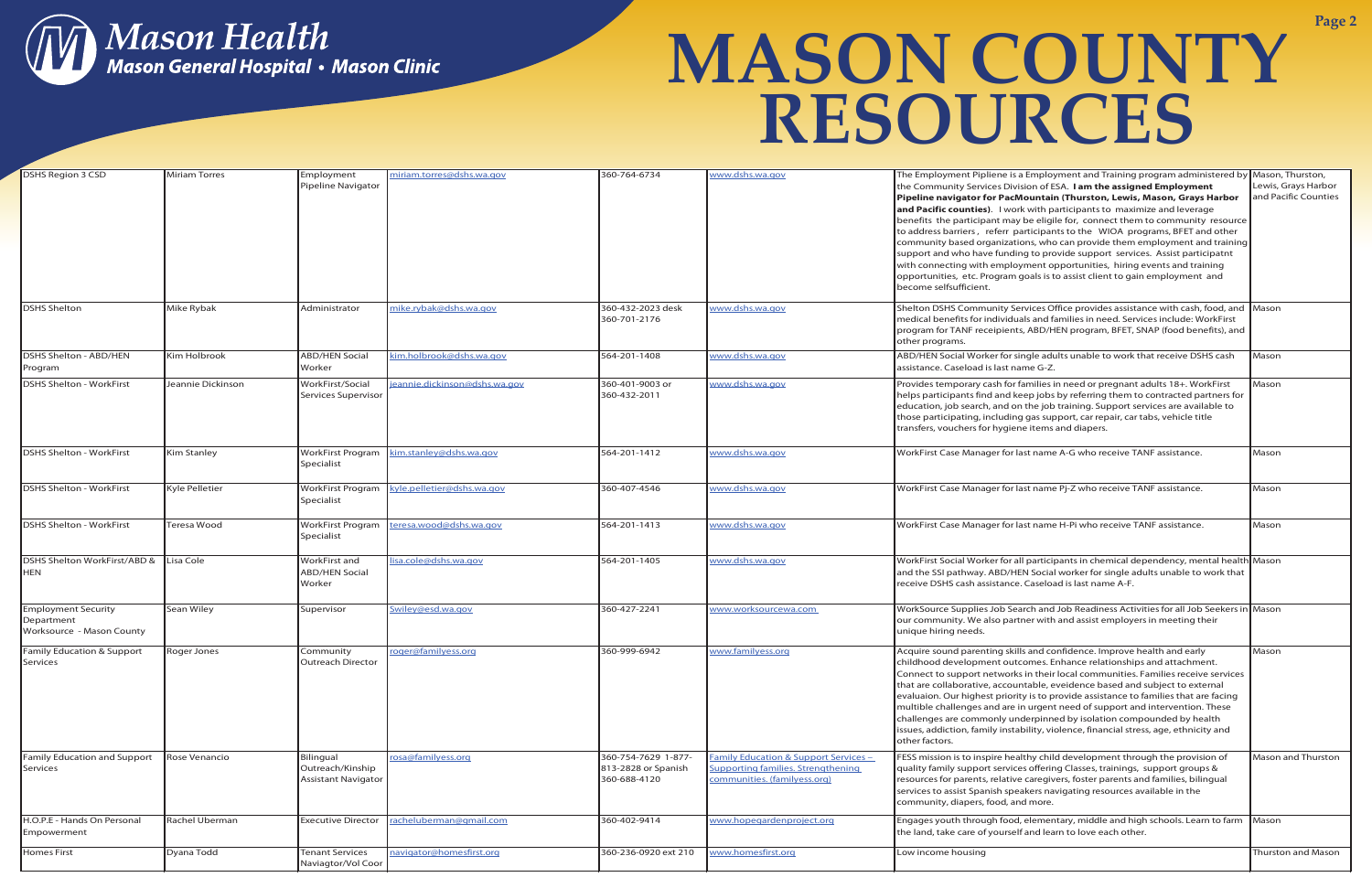

| Independent Living Skills<br>Program                                              | Andrew Cox              | <b>Case Manager</b>                                                      | acox@communityyouthservices.org | 360-918-7852          | www.communityyouthservices.org                                           | Work with foster youth who either are or were state dependents for at least 30<br>days after their 15th birthday. We work with youth and young adults between the<br>ages of 15 and 23. Our office covers Thurston, Mason and Lewis counties, but ILS is<br>a national program and IL providers can be found in every state.                                                                                                                                                   | Thurston and Mason                                                        |
|-----------------------------------------------------------------------------------|-------------------------|--------------------------------------------------------------------------|---------------------------------|-----------------------|--------------------------------------------------------------------------|--------------------------------------------------------------------------------------------------------------------------------------------------------------------------------------------------------------------------------------------------------------------------------------------------------------------------------------------------------------------------------------------------------------------------------------------------------------------------------|---------------------------------------------------------------------------|
| Love INC of Mason County                                                          | Leanna Shipp            | Director of<br>Operations                                                | loveinc.office@hcc.net          | 360 462-5683          | www.loveincofmasoncounty.org                                             | Love INC provides services provided through our churches such as diapers, kids<br>clothing, medical equipment, household items, bedding and linen, furniture,<br>firewood, hygeine & cleaning supplies, bus passes, laundry cards, propane,<br>emergency prescriptions, job related expenses, rental application fees, and utility<br>assistance.                                                                                                                              | Mason                                                                     |
| Mason County Public Health                                                        | <b>Todd Parker</b>      | Program<br>Coordinator                                                   | tparker@co.mason.wa.us          | 360-427-9670 ext. 293 | www.co.mason.wa.us                                                       | Homeless Crisis Response System and Affordable Housing Grants to the<br>community                                                                                                                                                                                                                                                                                                                                                                                              | Mason                                                                     |
| Mason County Warming Center Wendy Petty                                           |                         | <b>Executive Director</b>                                                | crazyloveshelton@qmail.com      | 360-358-3358          | Crazy Love Ministries - Sharing the CRAZY<br>LOVE that led to the cross! | Mason County Warming Center operated by Crazy Love Ministries. Provides eat-in Mason<br>meals, food, laundry, showers, computer & phone services, church and support<br>groups to those in Mason County. Located at 110 S. First St, Shelton, WA 98584.                                                                                                                                                                                                                        |                                                                           |
| Mason General Hospital                                                            | Julie Waters            | <b>Registered Nurse</b>                                                  | waters@masongeneral.com         | 360-432-3271          | www.masongeneral.com                                                     | Moving Mason Forward Facilitator and out patient surgery/recovery room nurse.                                                                                                                                                                                                                                                                                                                                                                                                  | Mason                                                                     |
| NAMI Thurston-Mason                                                               | <b>Marilyn Roberts</b>  | Director of<br>Operations                                                | info@namitm.org                 | 360-493-6021          | www.namitm.org                                                           | NAMI Thurston-Mason is a 501c3 nonprofit providing advocacy, education,<br>support and awareness programs for individuals, families, significant others, and<br>friends of people with mental health conditions. These programs teach the basics<br>of mental health conditions, increase coping skills, and empower participants to<br>become advocates for themselves or loved ones. All programs are provided at no<br>cost to participants.                                | Mason/Thurston<br>counties but can refer<br>to 19 other WA<br>affiliates. |
| Northwest Resources Treatment   Dilma Demartino<br>Center                         |                         | <b>Intense Case</b><br>Manager/SUDPT                                     | dilma.demartino@nwrii.com       | 360-868-2697          | www.northwestresources.com                                               | Behavioral Health Services: Substance use disorder and mental health assesments, Mason<br>treatment and case management services.                                                                                                                                                                                                                                                                                                                                              | Thurston County<br>(Technically<br>Statewide)                             |
| Nurse Family Partnership,<br>Thurston County Public Health<br>and Social Services | Randi Eaton             | Community Health<br><b>Nurse</b>                                         | randi.eaton@co.thurston.wa.us   | 360-867-8067          | alth/womenchildren/nfpthurstcounty.htm                                   | www.co.thurston.wa.us/health/personalhe Provides Home visits by nurses, with low-income, at-risk moms starting in<br>pregnancy and continuing through the child's second birthday. We work to<br>empower moms to transform their lives and create better futures for themselves<br>and their babies, by providing care and support.                                                                                                                                            | Mason and Thurston                                                        |
| Nurse Family Partnership,<br>Thurston County Public Health<br>and Social Services | <b>Whitney Myers</b>    | <b>Community Health</b><br>Nurse Supervisor                              | whitney.myers@co.thurston.wa.us | 360-968-4471          | alth/womenchildren/nfpthurstcounty.htm                                   | www.co.thurston.wa.us/health/personalhe The Nurse-Family Partnership is a free program for women who are having their<br>first child. This program helps families during pregnancy and for the first two (2)<br>years of the child's life. Women in the program receive home visits by a nurse with<br>specialized training. The Nurse-Family Partnership can help you to have a healthy<br>pregnancy, and to care for your baby so that your baby is healthy, happy and safe. | Mason/Thurston/Lewi                                                       |
| Office of Air & Radiation                                                         | <b>Gretchen Stewart</b> | Regional<br>Administrator                                                | stewart.gretchen@epa.gov        | 206-553-0527          | www.epa.gov/children                                                     | Children's Health & Schools                                                                                                                                                                                                                                                                                                                                                                                                                                                    | Mason                                                                     |
| Olympic College                                                                   | Allison Smith           | <b>Branch Campus</b><br>Administrator-<br>Shelton                        | asmith@olympic.edu              | 360-432-5404          | www.olympic.edu                                                          | Lead administrator for the Shelton branch campus of Olympic College. Serving as Mason<br>student, staff and community liaison to provide educational and public support.                                                                                                                                                                                                                                                                                                       |                                                                           |
| Olympic College                                                                   | Dianna Peck             | Workforce<br>Transitions<br>Coordinator                                  | dpeck@olympic.edu               | 360-432-5423          | www.olympic.edu                                                          | <b>Workforce Development</b>                                                                                                                                                                                                                                                                                                                                                                                                                                                   | Mason                                                                     |
| Olympic College - Adult<br>Education                                              | Amanda Piesek           | <b>Adult Education</b><br>Coordinator                                    | apiesek@olympic.edu             | 360-475-7551          | www.olympic.edu                                                          | Coordinates the Adult Education Services, DSHS ed plans for clients and case<br>management.                                                                                                                                                                                                                                                                                                                                                                                    | Mason and Kitsap                                                          |
| Olympic College - Adult<br>Education                                              | Helen Thomson           | <b>Basic Studies</b><br>Program<br>Coordinator                           | hthomson@olympic.edu            | 360-432-5435          | www.olympic.edu                                                          | Assists students with Basic Studies - WorkFirst Participation requirements and<br>program services.                                                                                                                                                                                                                                                                                                                                                                            | Mason and Kitsap                                                          |
| Olympic College - Adult<br><b>Education &amp; Career Center</b>                   | <b>Teresa McDermott</b> | Associate Dean for<br><b>Basic Studies and</b><br><b>Career Services</b> | tmcdermott@olympic.edu          | 360-475-7484          | www.olympic.edu                                                          | Provides oversight of the Basic Studies Program and Career Services, to include<br>ABE, GED, High School Plus, ESOL, I-BEST, Work-based Learning and other services<br>related to Student Employment.                                                                                                                                                                                                                                                                          | Mason and Kitsap                                                          |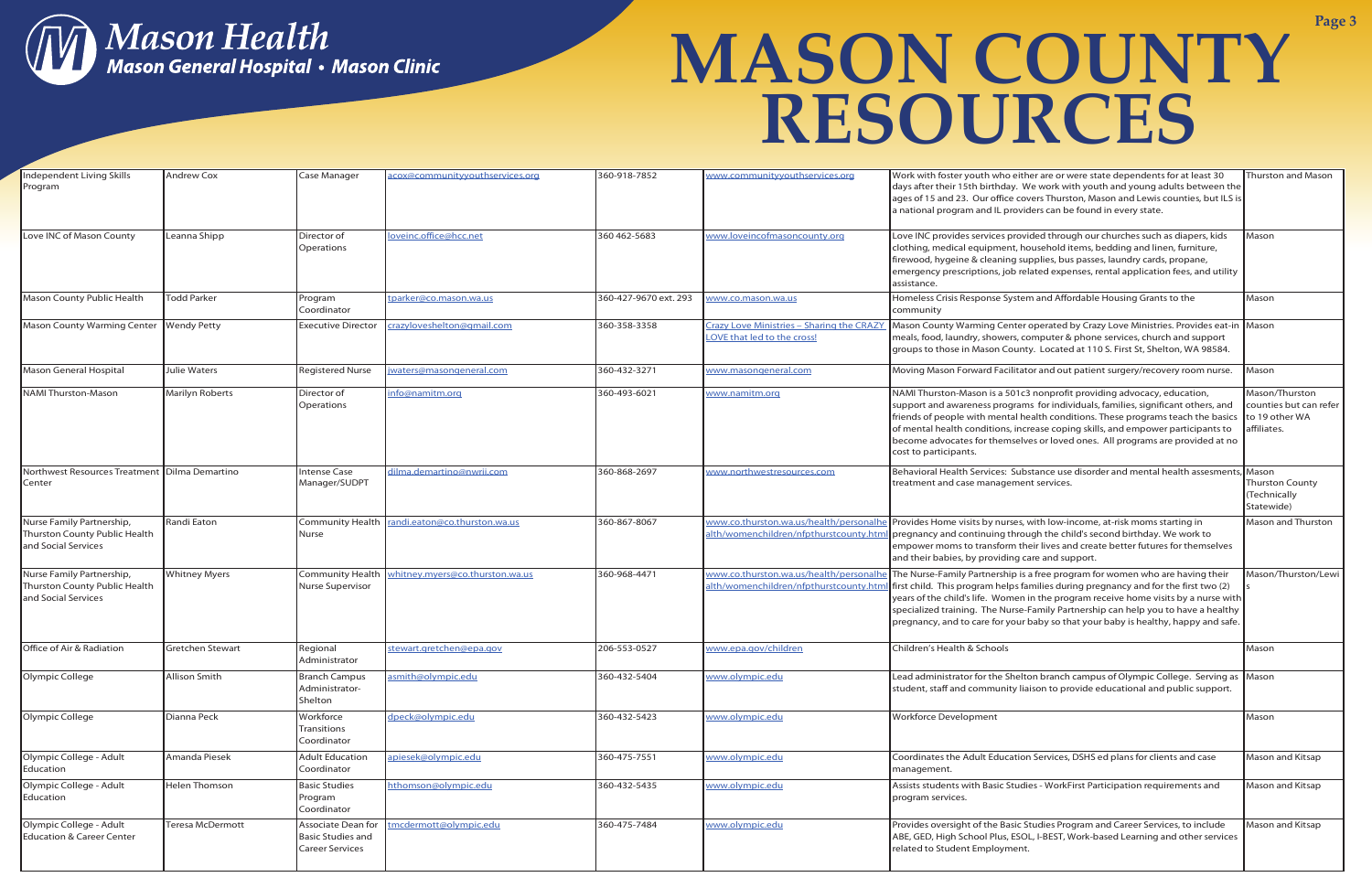

| Olympic College - WorkFirst<br>Program                     | Jane Blackman       | Director of<br>WorkFirst Program<br>and Special Projects                      | jblackman@olympic.edu                   | 360-475-7847 | www.olympic.edu                                        | Provides oversight of the Olympic College WorkFirst Program and collaborates<br>with WorkFirst Partners regarding services. The WF Program supports students<br>with financial assistance such as tuition, fees, and books. Work-Study is also<br>available to students to work on or off campus.                                                                                                                                                   | Mason and Kitsap                          |
|------------------------------------------------------------|---------------------|-------------------------------------------------------------------------------|-----------------------------------------|--------------|--------------------------------------------------------|-----------------------------------------------------------------------------------------------------------------------------------------------------------------------------------------------------------------------------------------------------------------------------------------------------------------------------------------------------------------------------------------------------------------------------------------------------|-------------------------------------------|
| Olympic College - WorkFirst<br>Program                     | Kelley Sutherland   | WorkFirst Work-<br><b>Study Program</b><br>Specialist                         | sutherland@olympic.edu                  | 360-473-2860 | www.olympic.edu                                        | Coordinates the WorkFirst Work-Study Program and assists students with<br>employment application process and placement.                                                                                                                                                                                                                                                                                                                             | Mason and Kitsap                          |
| Olympic College - WorkFirst<br>Program                     | Pauline Carlton     | WorkFirst<br>Transitions<br>Coordinator                                       | pcarlton@olympic.edu                    | 360-475-7846 | www.olympic.edu                                        | Assists students with DSHS ed plans and case management.                                                                                                                                                                                                                                                                                                                                                                                            | Mason and Kitsap                          |
| Olympic College - WorkFirst<br>Program                     | Theresa Gorham      | WorkFirst Program<br>Assistant                                                | tgorham@olympic.edu                     | 360-475-7841 | www.olympic.edu                                        | Supports students in meeting Weekly Participation requirements, monthly<br>reporting and tracking.                                                                                                                                                                                                                                                                                                                                                  | Mason and Kitsap                          |
| Olympic College - WorkFirst<br>Program                     | <b>Tracee Costa</b> | WorkFirst Program<br>Coordinator                                              | tcosta@olympic.edu                      | 360-475-7168 | www.olympic.edu                                        | Facilitates Weekly WorkFirst Orientation and assists students in navigating the<br>College System.                                                                                                                                                                                                                                                                                                                                                  | Mason and Kitsap                          |
| Pacific Mountain WDC                                       | Jordan Meyenburg    | Senior Program<br>Specialist                                                  | jordan@pacmtn.org                       | 360-768-1965 | www.pacmtn.org                                         | Supervisor for Community Jobs, BFET and APEX (Ecsa) programs                                                                                                                                                                                                                                                                                                                                                                                        | Mason, Lewis and<br>Thurston              |
| Pacific Mountain WDC                                       | <b>Kim Baker</b>    | Poverty Reduction<br>Program Manager                                          | sim@pacmtn.org                          | 360-570-4256 | www.pacmtn.org                                         | Provides oversight of Community Jobs, BFET and APEX (Ecsa) programs                                                                                                                                                                                                                                                                                                                                                                                 | Mason, Lewis and<br>Thurston              |
| Peninsula Community Health<br>Sercives/Quick Response Team | Jaclyn Savino       | Mental Health<br>Counselor/Lead                                               | jsavino@pchsweb.org                     | 360-801-2020 | www.pchsweb.org/locations/quick-<br>response-team-grt/ | Provides mobile services to those struggling with Substance use disorders, menta<br>health disorders and social services needs (housing, food, insurance, medical,<br>dental, connection to MOUD services)                                                                                                                                                                                                                                          | QRT Mason/PCHS<br><b>Kitsap and Mason</b> |
| Peninsula Community Health<br>Services                     | Jaclyn Savino       | Mental Health<br>Counselor                                                    | jsavino@pchsweb.org                     | 360-377-3776 | www.pchsweb.org/                                       | Medical, Dental, Pharmacy, Behavioral Health (SUD/MH/Psychiatry), OBGYN<br>services. Outreach services, vaccine assistance, COVID testing, insurance assistance<br>for PCHS patients                                                                                                                                                                                                                                                                | <b>Kitsap and Mason</b>                   |
| Peninsula Community Health<br>Services                     | Raquel Campuzano    | Worker                                                                        | Community Health Rcampuzano@pchsweb.org | 360-377-3776 | www.pchsweb.org/                                       | Helping patients and their families to navigate and access community services,<br>other resources, and adopt healthy behaviors. As a priority, activity will promote,<br>maintain, and improve the health of patients and their family. We work in<br>partnership and join accountability with other team members to achieve PCHS'<br>stated mission: provides accessible, affordable, quality health and wellness services<br>for our communities. | <b>Kitsap and Mason</b><br>County         |
| Shelton School District                                    | Amber Frye          | Secretary to the<br>Director of Special<br>Education                          | afrye@sheltonschools.org                | 360-426-3175 | www.sheltonschools.org                                 | Shelton School District                                                                                                                                                                                                                                                                                                                                                                                                                             | Mason                                     |
| Shelton School District                                    | Jenny Lafrenier     | Director of Special<br>Education                                              | afrenier@sheltonschools.org             | 360-426-3175 | www.sheltonschools.org                                 | Director of Special Education including Shelton School District, South Side School Mason<br>District and Grapeview School District.                                                                                                                                                                                                                                                                                                                 |                                           |
| Shelton Youth Connection                                   | Susan Kirchoff      | Director                                                                      | Susan@sheltonfamilycenter.org           | 360-462-0125 | www.sheltonyouthconnection.org                         | Serving youth 12-24 years old.                                                                                                                                                                                                                                                                                                                                                                                                                      | Mason                                     |
| Skokomish Health Center,<br>Behavioral Health Program      | Ena Myers           | <b>Behavioral Health</b><br>Program Manager<br>and Mental Health<br>Counselor | emeltonmyers@skokomish.org              | 360-426-5755 | www.skokomish.org                                      | The Skokomish Health Center serves residents of Mason County. To be eligible for Mason<br>tribal health care, one must be a member or descendent of a member of a<br>federally recognized tribe or a member of the Skokomish Community with<br>accepted insurance. The Behavioral Health Program provides outpatient mental<br>health and substance use disorder services as well as case management and<br>supportive housing.                     |                                           |

| Provides oversight of the Olympic College WorkFirst Program and collaborates<br>with WorkFirst Partners regarding services. The WF Program supports students<br>with financial assistance such as tuition, fees, and books. Work-Study is also<br>available to students to work on or off campus.                                                                                                                                                   | Mason and Kitsap                    |
|-----------------------------------------------------------------------------------------------------------------------------------------------------------------------------------------------------------------------------------------------------------------------------------------------------------------------------------------------------------------------------------------------------------------------------------------------------|-------------------------------------|
| Coordinates the WorkFirst Work-Study Program and assists students with<br>employment application process and placement.                                                                                                                                                                                                                                                                                                                             | Mason and Kitsap                    |
| Assists students with DSHS ed plans and case management.                                                                                                                                                                                                                                                                                                                                                                                            | Mason and Kitsap                    |
| Supports students in meeting Weekly Participation requirements, monthly<br>reporting and tracking.                                                                                                                                                                                                                                                                                                                                                  | Mason and Kitsap                    |
| Facilitates Weekly WorkFirst Orientation and assists students in navigating the<br>College System.                                                                                                                                                                                                                                                                                                                                                  | Mason and Kitsap                    |
| Supervisor for Community Jobs, BFET and APEX (Ecsa) programs                                                                                                                                                                                                                                                                                                                                                                                        | Mason, Lewis and<br>Thurston        |
| Provides oversight of Community Jobs, BFET and APEX (Ecsa) programs                                                                                                                                                                                                                                                                                                                                                                                 | Mason, Lewis and<br>Thurston        |
| Provides mobile services to those struggling with Substance use disorders, mental<br>health disorders and social services needs (housing, food, insurance, medical,<br>dental, connection to MOUD services)                                                                                                                                                                                                                                         | QRT Mason/ PCHS<br>Kitsap and Mason |
| Medical, Dental, Pharmacy, Behavioral Health (SUD/MH/Psychiatry), OBGYN<br>services. Outreach services, vaccine assistance, COVID testing, insurance assistance<br>for PCHS patients                                                                                                                                                                                                                                                                | Kitsap and Mason                    |
| Helping patients and their families to navigate and access community services,<br>other resources, and adopt healthy behaviors. As a priority, activity will promote,<br>maintain, and improve the health of patients and their family. We work in<br>partnership and join accountability with other team members to achieve PCHS'<br>stated mission: provides accessible, affordable, quality health and wellness services<br>for our communities. | Kitsap and Mason<br>County          |
| <b>Shelton School District</b>                                                                                                                                                                                                                                                                                                                                                                                                                      | Mason                               |
| Director of Special Education including Shelton School District, South Side School<br>District and Grapeview School District.                                                                                                                                                                                                                                                                                                                       | Mason                               |
| Serving youth 12-24 years old.                                                                                                                                                                                                                                                                                                                                                                                                                      | Mason                               |
| The Skokomish Health Center serves residents of Mason County. To be eligible for<br>tribal health care, one must be a member or descendent of a member of a<br>federally recognized tribe or a member of the Skokomish Community with<br>accepted insurance. The Behavioral Health Program provides outpatient mental<br>health and substance use disorder services as well as case management and<br>supportive housing.                           | Mason                               |